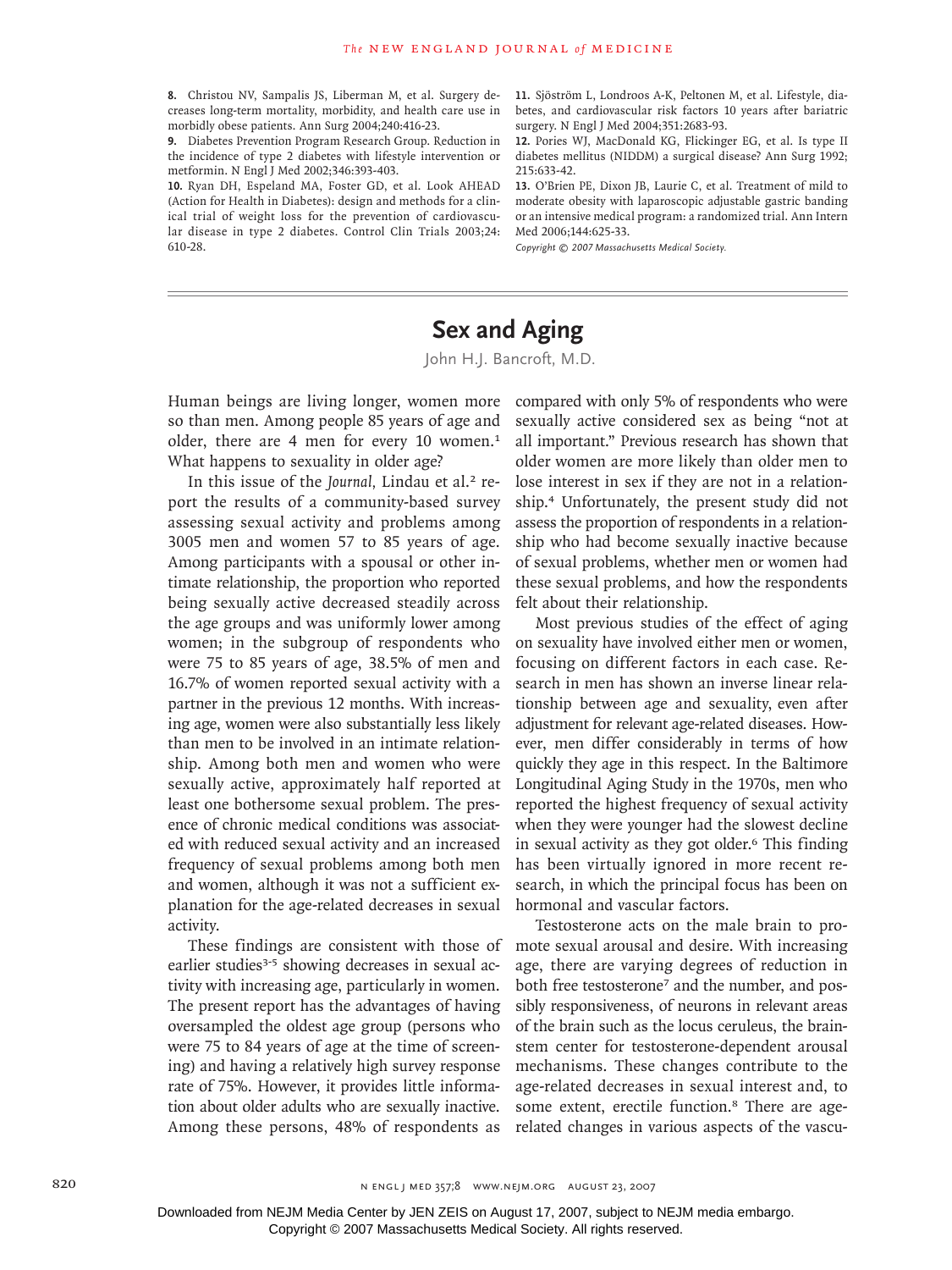lar and smooth-muscle tissues involved in the erectile process,<sup>8</sup> including an increased sensitivity to inhibitory (i.e., contractile) signals in the erectile smooth muscle.<sup>9</sup>

The role of hormones in the effects of aging on women's sexuality remains less clear. The effect of menopause is complex, involving not only physiological changes (e.g., reduced vaginal lubrication related to a decrease in estrogen levels), but also an end to women's fertility, social attitudes about the role of postmenopausal women that vary across cultures, and a transitional phase with increased vulnerability to depression. The importance of menopause, as compared with other midlife factors, in explaining changes in sexuality has varied among studies.<sup>10,11</sup>

Levels of testosterone in women gradually decrease with age, starting in the mid-30s, independently of menopause. This decrease may contribute to an age-related decrease in sexual interest among some women, as suggested by recent studies evaluating the effect of exogenous testosterone on sexual interest and response.12 However, the relatively modest average increase in sexual interest and response reported in such studies is consistent with the varying responses of women to testosterone. Many women have a marked reduction in testosterone levels (e.g., with oral contraceptive use or after oophorectomy) without adverse effects on sexual function<sup>13</sup>; this may reflect genetic differences in women's responses to sex steroids.

As compared with studies in men, studies in women have emphasized the effect of relationship factors and mental health, which increasingly are proving to be more important predictors of sexual well-being than the physiological factors of sexual arousal and response.<sup>14</sup> Relationship factors and mental health are likely to be as important as or more important than physiological factors as women age. Whereas many women report a decrease in their sexual interest and responsiveness as they progress through midlife, they are less likely to become distressed or worried about such changes as they get older. For many women, being in a relationship, the quality of that relationship, and a partner's sexual problems are more important than their sexual responsiveness.15 Women also differ with regard to what they find rewarding about sex. Some are motivated principally by the desire for intimacy, whereas for others the desire for sexual pleasure and orgasm is equally important or even more important. These different motivational patterns may be affected in different ways by aging, although this remains to be shown.

Despite the high prevalence of sexual problems among the participants in the study by Lindau et al., only 38% of men and 22% of women reported having discussed sex with a doctor since the age of 50 years. Until recently, older adults tended to keep quiet about their sexuality because younger people assumed that they were not and should not be sexually active. Now the pendulum has swung, and the emphasis is increasingly on the sexuality of older adults and the provision of medical treatment to foster it.

Lindau et al. comment on a "massive and growing market" targeting older people. Perhaps a middle ground is preferable. For some older couples, sex can continue to play an important part in their relationship and well-being, and some may benefit from counseling or medication for that purpose. Other couples choose to leave sex behind as they settle into their later life. Often there may be the need for negotiation between partners. The medical profession should encourage older patients to feel comfortable in discussing sexual problems and in choosing whichever of these two options suits them best.

No potential conflict of interest relevant to this article was reported.

From the Kinsey Institute for Research in Sex, Gender, and Reproduction, Indiana University, Bloomington.

Census 2000. Washington, DC: U.S. Census Bureau. (Accessed **1.** August 2, 2007, at http://www.census.gov/main/www/cen2000. html.)

Lindau ST, Schumm LP, Laumann EO, et al. A study of sexu-**2.** ality and health among older adults in the United States. N Engl J Med 2007;357:762-74.

Pfeiffer E, Davis GC. Determinants of sexual behavior in **3.** middle and old age. J Am Geriatr Soc 1972;20:151-8.

AARP/Modern Maturity Sexuality Study. Washington, DC: **4.** National Family Opinion Research, 1999.

Laumann EO, Nicolosi A, Glasser DB, et al. Sexual problems **5.** among women and men aged 40-80 y: prevalence and correlates identified in the Global Study of Sexual Attitudes and Behaviors. Int J Impot Res 2005;17:39-57.

Martin CE. Factors affecting sexual functioning in 60-79- **6.** year-old married males. Arch Sex Behav 1981;10:399-420.

**7.** Vermeulen A. Androgen replacement therapy in the aging male — a critical evaluation. J Clin Endocrinol Metab 2001; 86:2380-90.

Schiavi RC. Aging and male sexuality. Cambridge, England: **8.** Cambridge University Press, 1999.

Christ GJ, Schwartz CB, Stone BA, et al. Kinetic characteris-**9.** tics of alpha<sub>1</sub>-adrenergic contractions in human corpus cavernosum smooth muscle. Am J Physiol 1992;263:H15-H19.

10. Dennerstein L, Alexander JL, Kotz K. The menopause and